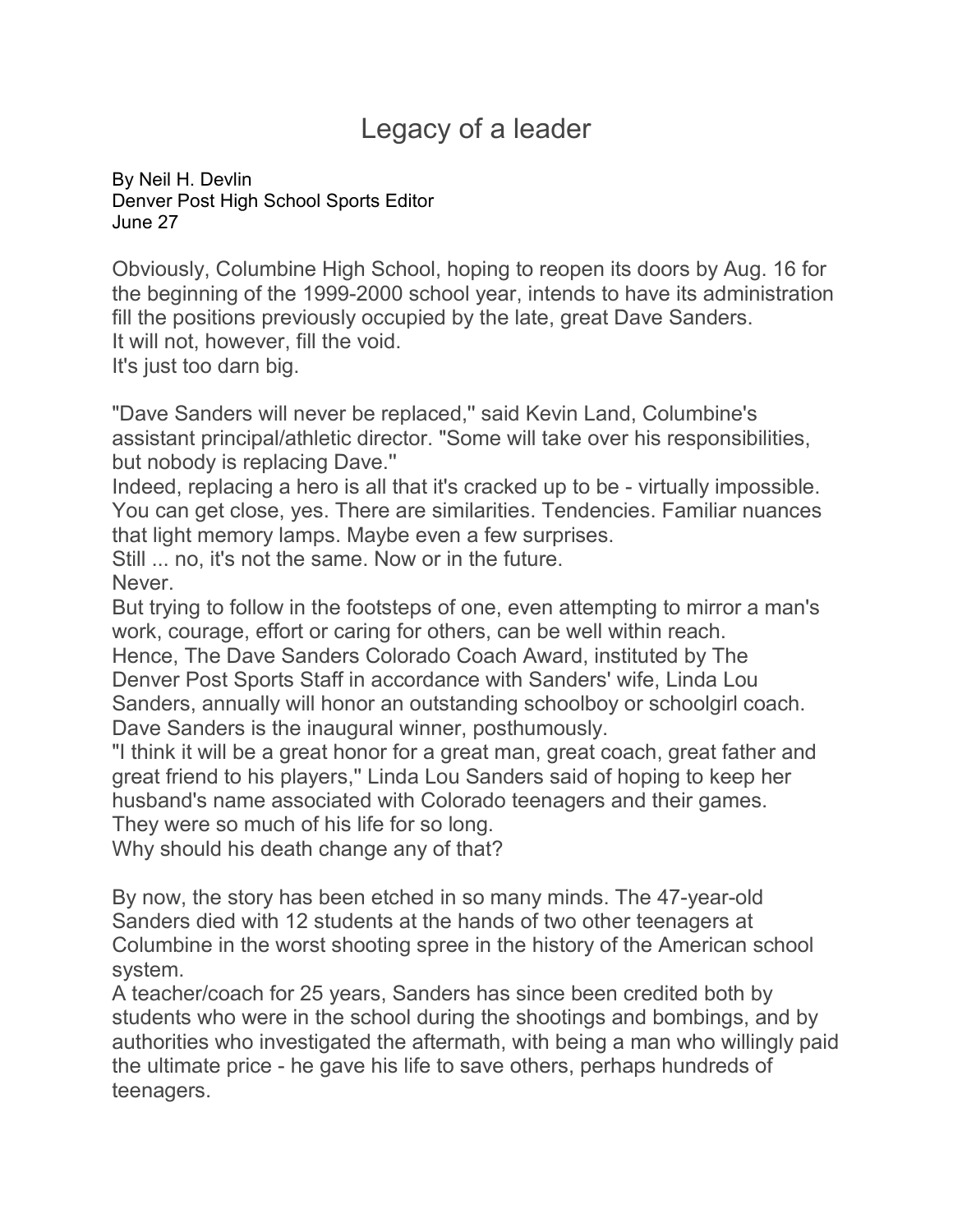It's a fact - Sanders forgot about himself during danger. Getting others to safety, either outside the building or hiding in the school during the melee, saved more lives than we want to think about during a terror-filled segment that stretched into hours.

He died from gunshot wounds he suffered in the school.

Longtime friend and Rebels coaching pal Rick Bath, who said, "I spent more time with Dave than my wife," admitted that he once "tried to get him to be tougher, but then he would turn around and try to get me to be much softer.'' Tougher?

Said Bath, "He was a stand-up guy.''

Born in Indiana, Sanders went on to be a schoolboy competitor in basketball, baseball and cross country, opted for a junior college, then finished at Chadron (Neb.) State in the mid-1970s. He interviewed for a position at what was the new Columbine school in Colorado in 1974, and the life of a teacher/coach began.

After countless conversations with Sanders on the subject, Bath soon was convinced "that's all he ever wanted to do.''

So that's what he did. Sanders was a popular business teacher because he was intelligent, but not a know-it-all, and one who had the knack of getting virtually all of his students to take themselves and their work seriously. Ask any teacher past or present - if you can accomplish the above, you have

the best chance at reaching kids.

Sanders understood it and excelled.

Land, who saw that Sanders knew when to raise the bar in challenging both his students and players, scoffs when thinking "people have the misconception that most coaches, including Dave, were in the physicaleducation department. That's not true. That's one small department in a high school. They always classify them in that order.

"But they're more important than that,'' Land said. "Dave was the consummate teacher/coach. That's what I call them - teacher/coaches ... teachers first, because they are.''

Land feels much of Sanders' overall success at the school was because of his "ideals and mannerisms. They were great, on an even keel with colleagues and students. A lot of kids respected him.''

As for the coaching circuit, Sanders, who long ago made a commitment to girls' athletics, didn't care about the title of his position. He just wanted to be involved. Notable on his odyssey was helping lay the groundwork for some of the girls' newer programs growing statewide in soccer, basketball and softball.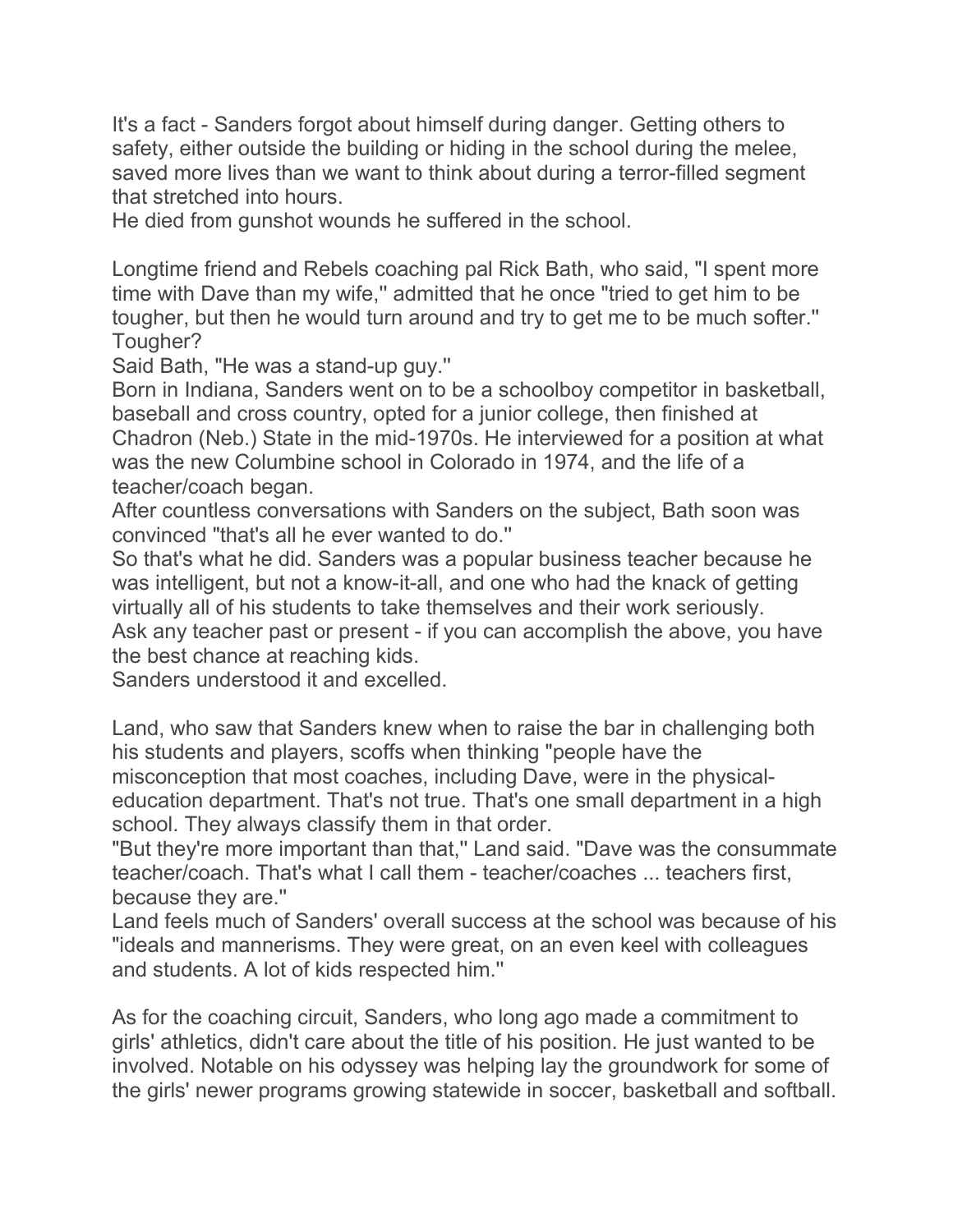He dabbled in cross country, too, although one of his proudest moments came last winter, when Columbine's girls' basketball team snapped a 12-year streak of losing seasons with a 12-8 mark, an appearance in Round 2 of the bigschool playoffs and a 6-3 mark in a competitive Jefferson County. It was further encouraging news for a school that hasn't won a Colorado championship in a girls' sport, but the victories and defeats weren't really Sanders' primary concern.

"He was thoughtful in his process of dealing with kids,'' Land said. "He kept the kids No. 1. His won-lost record or personal satisfaction was secondary in treating the kids just right.''

This was a guy who didn't worry about transfers when they became an issue earlier this decade. "He said," Bath remembered, " 'If they come, they come.' " Never yelled at his players. Refused to acknowledge complacency. Was just as happy to be an assistant as a head coach. He did his best to get his players scholarships so they could compete in college.

That was it, competition, and how his players handled it, what they learned from it.

Those were the things with Sanders.

"He was great with all of the kids, and they were great with him,'' Bath said. "There were times when we were getting our butts kicked all the time, but they came to practice every day, and everybody was happy.''

Dale McCoy, a former boys' basketball coach with Sanders at Columbine and now the athletic director at Northglenn, insists Sanders "would do anything you asked to benefit the program and the kids. And he was very accessible.'' That was evident, Land said, "because he was a true coach and in so many things ... soccer, football, baseball, softball, basketball. He once was the coed track coach, handling both. For several seasons, he was coaching three sports, and in this day and age, that's remarkable. He coached in the summer, too.''

Then, when the details of the tragedy surfaced and Sanders was identified as one of the dead, Colorado's teaching and coaching fraternities were dismayed that they had lost one of their own, but certainly not surprised that Sanders was in the middle of it, trying to save as many as possible.

"When I first heard about it," McCoy said, "I had so much heartache for all of the people down there. I thought, 'Oh, geez. Dave ... of all the people.' There he was doing all of his stuff. He's always done it. He didn't think about it. He just didn't hesitate. He always put others in front of himself."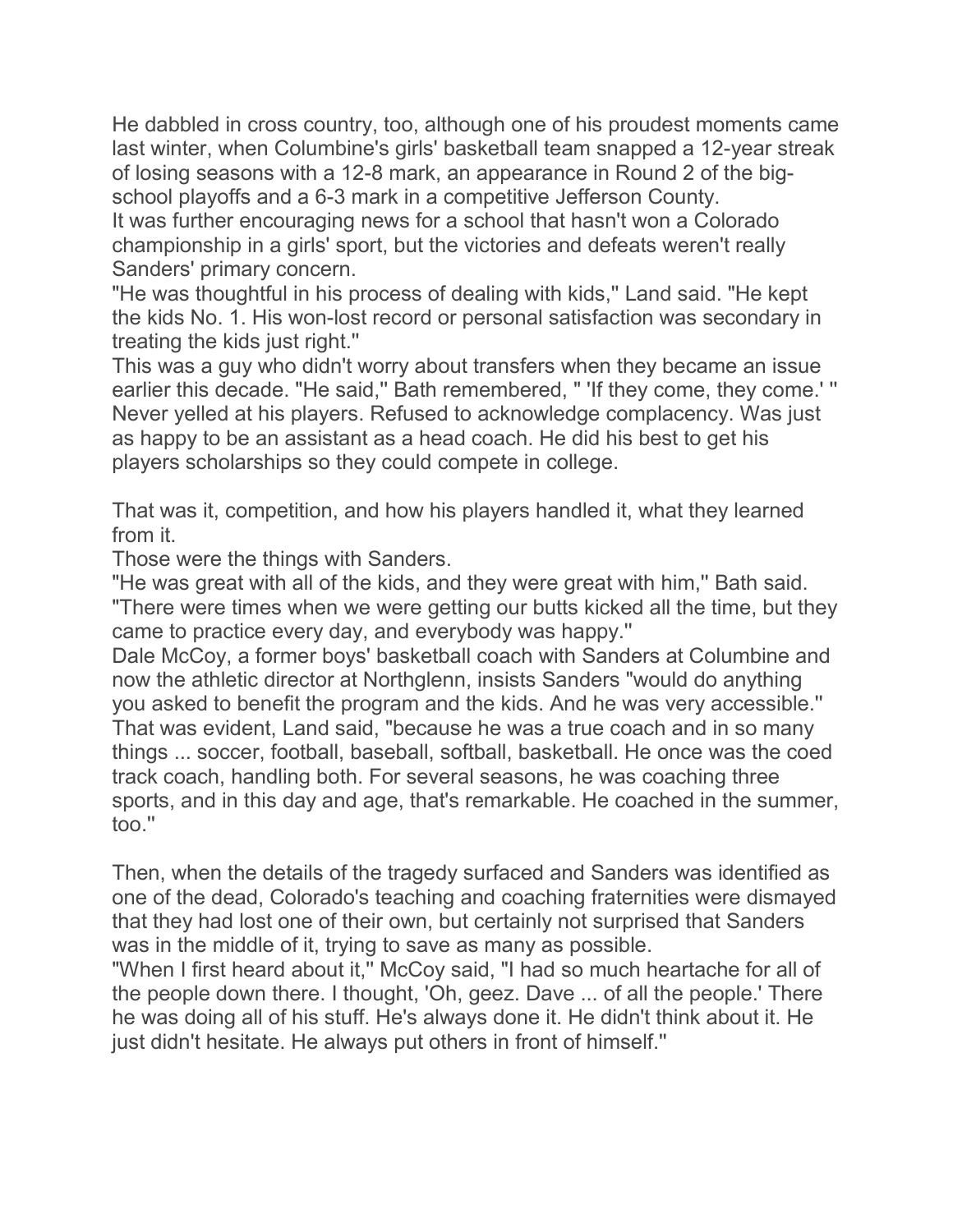Land, who was in Northglenn attending a Colorado Athletic Directors Association conference when the tragedy occurred, seems deeply moved by Sanders' final actions.

"When it started,'' Land said, "where his location was, he very easily could have made a self-saving escape. (But) he chose to help others.

"None of us knows how we would react in something like that. Do we get people out or take care of ourself? Until you are, you don't know.''

But people who knew Dave Sanders did know.

And they were correct.

While some of the shock of what happened April 20 may have worn off, much of the sadness, the grief and the horror still will have to be addressed once the new school year begins.

It will be a big step to take for many, returning to the building for classes and activities.

And they know Dave Sanders won't be there.

"I already miss him,'' said Bath, who had worked with Sanders in softball and basketball.

The first set of hitting drills in the summer for Rebels players has occurred. There was no Sanders, and Bath described it as "weird not having him here, just dealing with it ... but as we get closer to the (softball) season, there just will be new challenges and new hurdles. I just miss him a lot."

Bath chuckles when he thinks about the idea of an award in Sanders' name. "He didn't want to stand out," Bath said. "He just wasn't that way. He didn't believe in it.''

He did, though, believe in touching the lives of young people. At a time when schools continue to struggle to keep as many in-house coaches as possible, Sanders was a local epitome of what adult mentors can mean to young people in the areas of academics and extra-curricular activities.

"Too often,'' said Bert Borgmann, Colorado High School Activities Association assistant commissioner, "all we see are wins and losses. We don't see the impact that a coach has on a student's life, yet coaches like Dave Sanders had such a positive impact not only on players' lives, but also on their lives as students in the school. Coaches are truly special people who have dedicated themselves to the positive growth of our young people.''

Land remains convinced that "Dave was there for a reason. We would have lost hundreds, possibly, without his response and the response of so many others.''